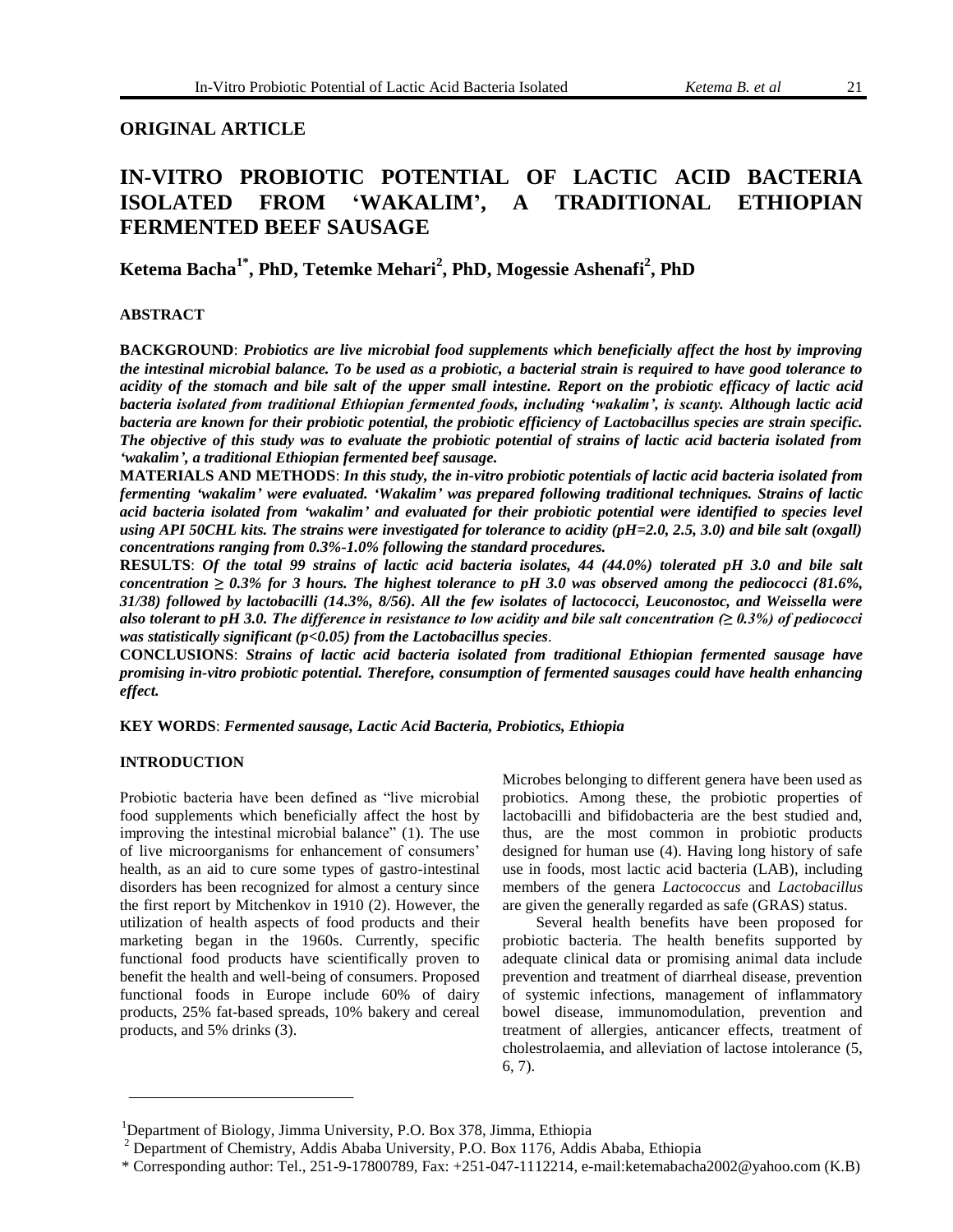Lactic acid bacteria that dominate the lactic flora in the final product of "wakalim" fermentation are consumed along the product and could have some health enhancing potential. Report on the probiotic efficacy of LAB isolated from traditional Ethiopian fermented foods, including "wakalim", is scanty. The aim of this study was, therefore, to evaluate the probiotic potential of some LAB isolated from 'wakalim', a traditional Ethiopian fermented beef sausage.

#### **MATERIALS AND METHODS**

'Wakalim' is a traditional Ethiopian fermented beef sausage commonly produced and consumed in the eastern part of the country mainly among the Harari and Argoba tribes. This study was conducted at Addis Ababa University, Aklilu Lemma Institute of Pathobiology in 2006.

Strains used in this study were isolated from fermenting "Wakalim" prepared following the traditional fermentation procedure as described earlier (Fig.1) (8). Sample (25 g "wakalim") was drawn every 24 hours for seven days to the end of fermentation and homogenized in 225 ml of sterile peptone-water (0.1%) for 2 minutes using a Stomacher lab blender (Stomacher 400, Seward, London, UK). From appropriate dilutions, 0.1 ml aliquots were spread plated in duplicate on pre-dried surfaces of MRS (de-Mann, Rogosa and Sharp) agar (Oxoid) plates. The plates were incubated under anaerobic condition, using anaerobic jar (BBL, GasPak Anaerobic Systems) at 30 to 32°C for 48 hours. All colonies were counted as lactic acid bacteria.

After colony counting, 10 to 15 colonies were randomly picked from countable MRS agar plates for further identification. Colonies of LAB were transferred into about 5ml MRS broth (Oxoid) and purified by repeated streaking on MRS agar. The pure cultures were streaked on slants of MRS agar and were stored at  $4^{\circ}C$ for further biochemical characterization.

The purity of isolates was confirmed through microscopic observation for homogeneity. Grampositive, catalase-negative, non-spore forming isolates were considered as LAB and further characterized for their carbohydrate fermentation profile using API 50CH kit (Biomeriuex, Marcy I"Etoile, France). The biochemical profiles of isolates were analyzed to species and subspecies level using identification software (API WEB, V 1.1.0, Biomeriuex, Marcy I"Etoile, France).

A total of 99 strains of LAB, comprising species of the genus"s *Pediococcus* (38), *Lactobacillus* (56), *Lactococcus* (3), *Leuconostoc* (1), and *Weissella* (1) were used.

Acid tolerance of the isolates was determined as per procedures described earlier (9). Briefly, cultures were grown in MRS broth at  $37\text{ °C}$  overnight and 1ml was separately sub-cultured in 10ml of fresh MRS broth adjusted to pH values of 2.0, 2.5, or 3.0 using hydrochloric acid (3.0 M) to simulate the gastric environment. The initial bacterial concentration after inoculation was about  $10^6$  cfu/ml and this was checked by viable count determination on MRS agar. Samples were incubated for 3 and 6 hours at  $37^{\circ}$ C. After appropriate incubation, 1ml of the culture was diluted in presterilized 9 ml phosphate buffer (Sigma, St. Louis, USA ) prepared according to the manufacturer's instruction (0.1) M, pH 6.2) in order to neutralize the medium acidity. The residual viable count was determined after further serial dilution in 0.1% buffered peptone water (BPW) and plating 0.1ml aliquot of appropriate dilution on MRS agar. Culture-free MRS broth media of pH values of 2.0, 2.5, or 3.0 were used as control. Viable cell count was made after 24 to 48 hours of incubation under anaerobic condition using anaerobic jar (BBL, Gas Pack System). The survival rate was calculated as the percentage of LAB colonies grown on MRS agar compared to the initial bacterial concentration.

Those isolates that survived the acid treatment were further characterized for their minimal inhibitory concentration (MIC) with respect to bile salt as previously described (9). Samples of overnight cultures (20 µl corresponding to  $2x10^{\circ}$  cfu/ml) were spotted onto pre-dried surfaces of MRS agar plates supplemented with different concentration levels of bile salt (0.1 to 1% w/v oxgall, a total of 10 dilutions) (Sigma Chemical Co. St Louis, Missouri, USA). Plates were incubated for 3 to 5 days. The MIC of bile for a strain was determined as the lowest concentration totally inhibiting the growth of spots as judged from visual examination of spots. Culture-free MRS broth plated on MRS agar plate was used as a control. Those isolates that tolerated concentrations of bile salt over 0.3% were considered for further analysis.

The bile tolerance of isolates was determined according to the methods described earlier (10). Two portions of MRS broth were prepared: one portion was supplemented with 0.3% (w/v) bile salt and the other portion free of bile salt. The bile supplemented MRS broths were separately inoculated with an overnight culture of the test LAB strains to a level of  $10^6$  cfu/ml. The Non-bile supplemented MRS broth inoculated with same amount of test strains were used as control. All samples were incubated at  $37<sup>0</sup>C$  for 8 hours. Growth was monitored at an interval of 1 hour by measuring absorbance at 600 nm using spectrophotometer (Jenway ltd, 6405 uv/vis, UK). Coefficient of inhibition (C**inh**) was calculated using the method described by Gopal et al (11):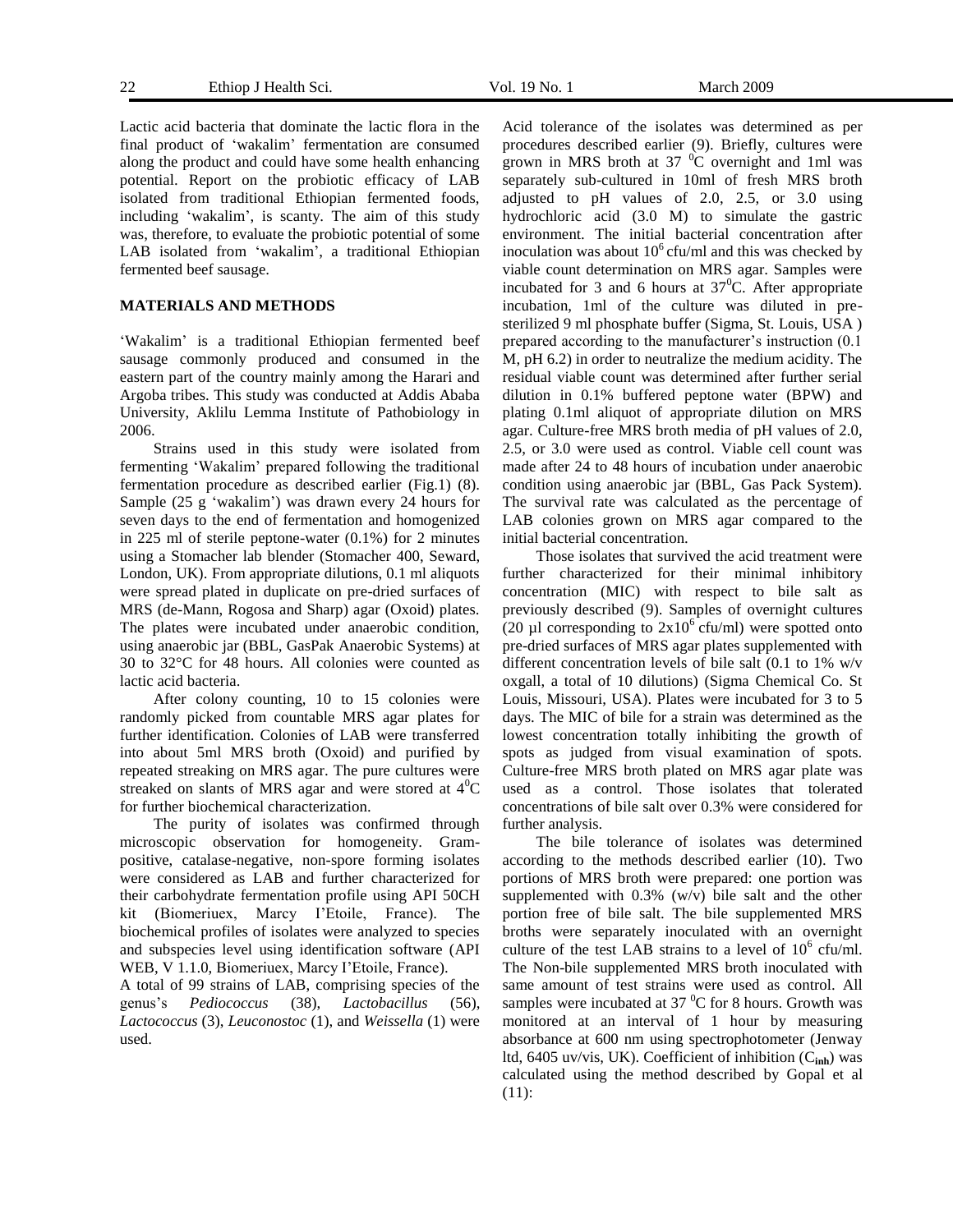$C_{inh} = (\Delta T_8 - T_0 \text{ Control} - \Delta T_8 - T_0 \text{ Treatment})/(\Delta T_8 - T_0$ Control)

Where, ∆ represented the differences in absorbance between  $T_0$  (zero hours reading) and  $T_8$  (reading on the 8<sup>th</sup> hour). The experiment was done twice to ensure the reproducibility of the result.

Based on calculated coefficient of inhibition (C**inh**), isolates were classified into non-sensitive (resistant) to 0.3% bile salt ( $C_{\text{inh}} \approx 0$ ), with retarded growth (0.2< $C_{\text{inh}}$ < 0.4), and poorly tolerant  $(C_{inh} > 0.4)$ .

Data were entered in to computer and analyzed using SPSS for Windows version 10.0. The significance of differences (P<0.05) among isolates with respect to degree of tolerance to acidity and bile salt was compared using one-way ANOVA.

#### **RESULTS**

Two genera of LAB, namely *Lactobacillus* and *Pediococcus* dominated the lactic flora towards the end of wakalim fermentation (Table 1).

Findings on acid tolerance of isolates showed that 81.6% (31/38) of pediococci, and 14.3% (6/56) lactobacilli could tolerate pH 3.0 for three hours. Further extension of the incubation period for 3 more hours, however, slightly reduced the number of survivors of pediococci. As a result, 71.1% (27/38) of the pediococci were tolerant to acidity with 90 to 100% survival rate. At any rate, the degree of tolerance of pedococci to acidity was significantly different (P<0.05) from that of lactobacilli. The few representative species of the genus *Lactococcus, Leuconostoc* and *Weissella* survived for 6 hours at pH 3.0 (Table 2).

Ninety two (92.9 %) of the total tested isolates did not survive exposure to pH 2.5 for 3 hour. The survival rates of 79 Isolates (79.8%) were below 10% after 3 hours of incubation in the same pH environment. Only 5 (13.2%) isolates of the pediococci, mainly *Ped. pentosaceus* 1, and two isolates of lactococci, both belonging to *Lactococcus lactis* spp. *lactis*, managed to survive at pH 2.5 for 3 h with 100% survival rate (Table 2). None of the lactobacilli was recovered from pH 2.5 after 3 hours incubation. At pH 2.0, almost all strains did not survive the stringent acidity of the simulated gastric medium.

Eighty three percent (44/53) of the isolates, formerly found tolerant to pH 3.0, survived bile salt concentration above 0.5%. While 34.0% (18/53) of the isolates had MIC of bile salt above 1%, 17.0% (9/53) had below 0.3% tolerance to bile salt. Pediococci were the most tolerant to bile salt concentration above 1% followed by lactobacilli, with proportion of 37.9%  $(11/29)$  and  $15.8\%$   $(3/19)$ , respectively. Among the few isolates of lactococci, Leuconostoc, and Weissella sp., strains of lactococci had better tolerance to bile salt (Table 3). Of isolates of lactobacilli, strains of Lb. fermentum were the most sensitive to bile salt with concentration above 0.5%, while *Ped. pentosaceus* 1 were the most tolerant species of the genus Pediococcus.

A total of 33 isolates with MIC of bile salt greater than 0.3% were further evaluated for their tolerance to the same bile salt concentration (MRS broth supplemented with 0.3% bile salt) under extended incubation for 8 hours. Some discrepancies were observed between results of MIC study and measurement of absorbance  $(A_{600})$ . In MIC study, all the 24 isolates of *Ped. pentosaceus*1 (100%), and few (3 isolates) of the *Ped. Pentosaceus* 2 tolerated bile salt greater than 0.3%. However, when 13 of the *Ped. Pentosaceus* 1 isolates with relatively higher MIC  $(≥ 0.7%)$  were further examined under extended incubation, 9 of them were found poorly tolerant to 0.3% bile salt as determined by measurement of absorbance  $(A_{600})$  for 8 hours (Cinh > 0.40). One strain each of *Lb. pentosus* and *Ped. pentosaceus* 2 and three strains of *Ped. pentosaceus* 1 had good tolerance to the tested bile salt concentration with some degree of retardation in their growth rate  $(0.2)$  $\langle$  Cinh  $\langle$  0.4) (Table 4).

In general, out of the 99 strains of LAB originally evaluated for their in-vitro probiotic potential, 44.4% (44/99) tolerated acidity of pH 3.0 for 3 hours and also tolerated bile salt above 0.5%. Moreover, about 8 (8%) isolates remained viable under extended incubation period of 8 hours in 0.3% bile salt concentration. Those few isolates that resisted the extended incubation were non-sensitive (resistant) to 0.3% bile salt (Cinh  $\approx$  0) included one strain each of W. viridescens, Lb. plantarum1, Lb. pentosaceus, Ped. pentosaceus2, and four isolates of Ped. pentosaceus1 (Table 4).



Grinding

\n
$$
\downarrow
$$
\n4

\n4

\n4

\n5

\nStuffing into  
\nMerechi

\n
$$
\downarrow
$$
\n4

\n4

\n4

\n4

\n4

\n4

\n5

\n5

\n6

\n7

\n8

\n8

\n9

\n10

\n11

\n12

\n13

\n14

\n15

\n16

\n17

\n18

\n19

\n19

\n19

\n19

\n19

\n19

\n19

\n19

\n19

\n19

\n19

\n19

\n19

\n19

\n19

\n19

\n19

\n19

\n19

\n19

\n19

\n19

\n19

\n19

\n19

\n19

\n19

\n19

\n19

\n19

\n19

\n19

\n19

\n19

\n19

\n19

\n19

\n19

\n19

\n19

\n19

\n19

\n19

\n19

\n19

\n19

\n19

\n19

\n19

\n19

\n19

\n19

\n19

\n19

\n19

\n19

\n19

\n19

\n19

\n19

\n19

\n19

\n19

\n19

\n19

\n19

**Figure 1.** Flow diagram for the production of 'wakalim'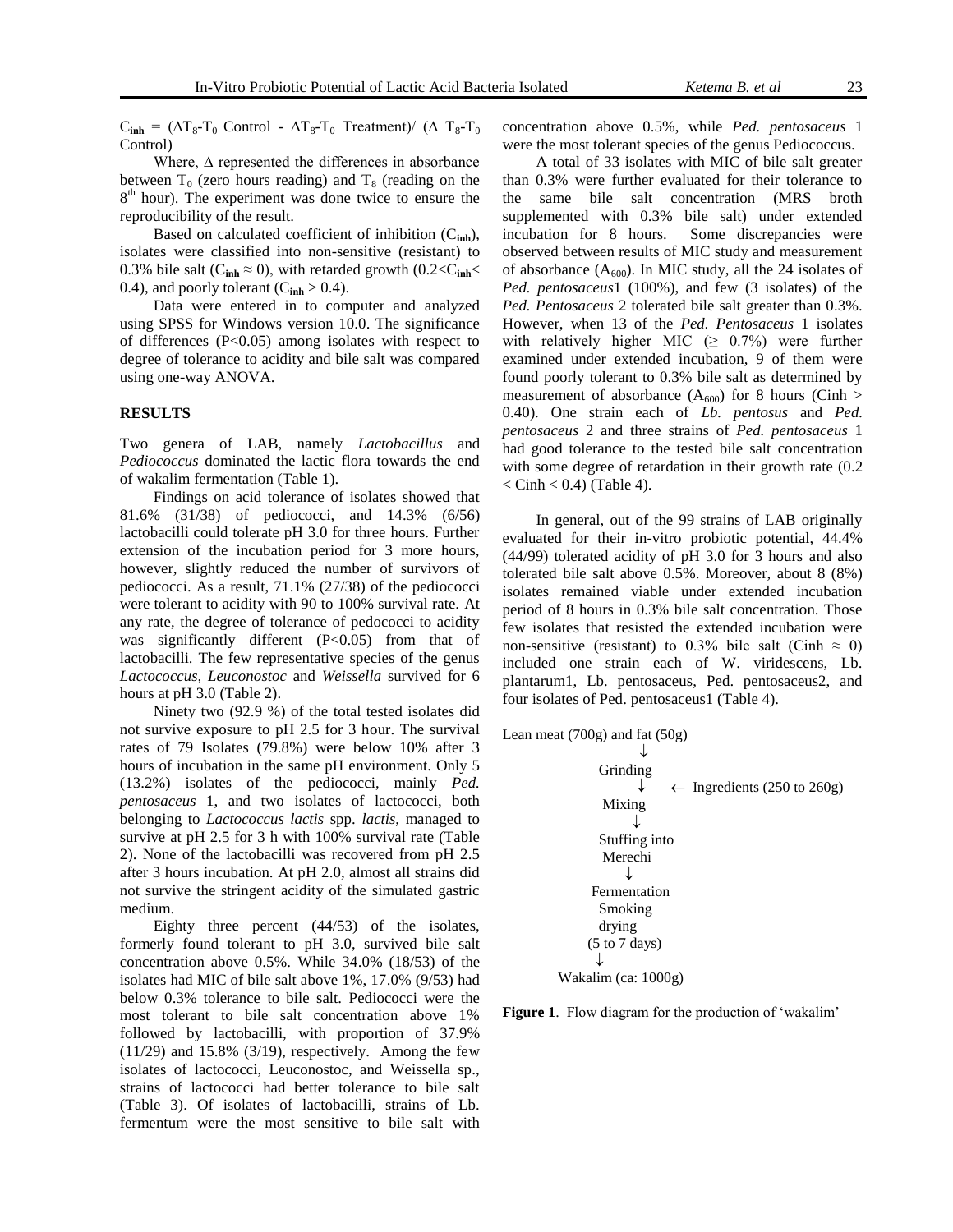| Fermentation<br>period (hour) | Count<br>(log       | Relative proportion ( $log c f u/g$ ) of different species of genera of LAB |                            |                    |                                    |              |               |                               |                             |  |  |  |
|-------------------------------|---------------------|-----------------------------------------------------------------------------|----------------------------|--------------------|------------------------------------|--------------|---------------|-------------------------------|-----------------------------|--|--|--|
|                               | $ctu/g$ ) of<br>LAB | Pediococcus<br>pentosaceus                                                  | Lactobacillus<br>plantarum | $Lb$ .<br>pentosus | Lb. delbrueckii<br>spp.delbrueckii | Lb. brevis 3 | Lb. fermentum | Unidentified<br>Lactobacillus | Unidentified<br>Pediococcus |  |  |  |
| $\theta$                      | 5.96                | $\theta$                                                                    | 0.09                       | 0.00               | 0.09                               | 0.21         | 0.30          | 3.87                          | 0.89                        |  |  |  |
| 12                            | 9.35                | $\overline{0}$                                                              | 0.00                       | 0.00               | 0.00                               | 0.00         | 0.00          | 6.55                          | 2.81                        |  |  |  |
| 24                            | 9.53                | 1.29                                                                        | 0.48                       | 0.14               | 0.14                               | 0.00         | 0.14          | 3.81                          | 3.19                        |  |  |  |
| 36                            | 9.57                | 3.35                                                                        | 0.00                       | 0.00               | 0.00                               | 0.00         | 0.00          | 4.30                          | 0.00                        |  |  |  |
| 48                            | 9.6                 | 1.78                                                                        | 0.14                       | 0.48               | 0.00                               | 0.00         | 0.45          | 1.92                          | 1.49                        |  |  |  |
| 72                            | 9.62                | 1.78                                                                        | 0.00                       | 0.14               | 0.00                               | 0.48         | 0.34          | 1.15                          | 1.44                        |  |  |  |
| 96                            | 9.65                | 1.44                                                                        | 1.45                       | 0.14               | 0.48                               | 0.48         | 0.82          | 1.78                          | 1.78                        |  |  |  |
| 120                           | 9.55                | 2.90                                                                        | 2.39                       | 0.14               | 0.48                               | 0.33         | 0.33          | 4.15                          | 0.33                        |  |  |  |
| 144                           | 9.65                | 0.53                                                                        | 2.90                       | 0.34               | 0.34                               | 0.15         | 0.00          | 3.37                          | 2.89                        |  |  |  |

|  |  |  |  |  | Table 1. Frequency distribution (log cfu/g) of LAB that dominate the final product of 'wakalim' fermentation, Addis Ababa, 2006 |  |  |  |  |  |
|--|--|--|--|--|---------------------------------------------------------------------------------------------------------------------------------|--|--|--|--|--|
|--|--|--|--|--|---------------------------------------------------------------------------------------------------------------------------------|--|--|--|--|--|

Where, LAB= Lactic acid bacteria; cfu= colony forming unit; Lb= Lactobacillus

| <b>Table 2.</b> Survival rate (%) patterns of isolates of LAB under different acidic condition after 3 and 6 hours exposure, Addis Ababa, 2006 |  |  |  |  |
|------------------------------------------------------------------------------------------------------------------------------------------------|--|--|--|--|
|------------------------------------------------------------------------------------------------------------------------------------------------|--|--|--|--|

|                |          | $pH = 3.0$       |                  |                  |                |             |                  |              |                  | $pH = 2.5$  |                |                  |                  |              | $pH = 2.0$                |                  |                |                  |
|----------------|----------|------------------|------------------|------------------|----------------|-------------|------------------|--------------|------------------|-------------|----------------|------------------|------------------|--------------|---------------------------|------------------|----------------|------------------|
| Isolates       | No. of   |                  |                  | 3.0 <sub>h</sub> |                |             |                  |              | 6.0 <sub>h</sub> |             |                | 3.0 <sub>h</sub> |                  |              | 6.0 <sub>h</sub>          |                  |                | 3.0 <sub>h</sub> |
|                | isolates |                  |                  |                  |                |             |                  |              |                  | % Survival  |                |                  |                  |              |                           |                  |                |                  |
|                |          | $\leq$ 1         | $1 - 10$         | 30-40            | $60 -$<br>75   | 100         | $\leq$ 1         | $1-20$       | $35 - 65$        | 90-100      | $\leq$ 1       | $1 - 10$         | 100              | $\leq$ 1     | $1 - 10$                  | 100              | $\leq$ 1       | $1 - 10$         |
| Pediococci     | 38       | $\theta$         | 2                | 3                | 2              | 31          |                  | 4            | 3                | 27          | 10             | 9                | 5                | 5            | 2                         | 2                | 3              | 12               |
| Lactobacilli   | 56       | 27               | 15               | 5                | 2              | 8           | $\boldsymbol{0}$ | 11           | $\overline{c}$   | 8           | 27             | 10               | $\mathbf{0}$     | 3            | $\mathbf{0}$              | $\boldsymbol{0}$ |                | 3                |
| Lactococci     | 3        | $\boldsymbol{0}$ | $\boldsymbol{0}$ | $\boldsymbol{0}$ | $\mathbf{0}$   | 3           | $\boldsymbol{0}$ | $\mathbf{0}$ | $\boldsymbol{0}$ | 3           | $\overline{0}$ | $\mathbf{0}$     | $\overline{2}$   |              | $\mathbf{0}$              | $\boldsymbol{0}$ | $\overline{0}$ | $\overline{0}$   |
| Leuconostoc    |          | $\mathbf{0}$     | $\mathbf{0}$     | $\boldsymbol{0}$ | $\overline{0}$ |             | $\overline{0}$   | $\mathbf{0}$ | $\boldsymbol{0}$ |             |                | $\mathbf{0}$     | $\overline{0}$   | $\theta$     | $\mathbf{0}$              | $\boldsymbol{0}$ | $\overline{0}$ | $\theta$         |
| Weissella      |          | $\mathbf{0}$     | $\mathbf{0}$     | $\mathbf{0}$     | $\mathbf{0}$   |             | $\mathbf{0}$     | $\mathbf{0}$ | $\boldsymbol{0}$ |             | $\mathbf{0}$   |                  | $\boldsymbol{0}$ | $\theta$     | $\boldsymbol{0}$          | $\boldsymbol{0}$ | $\overline{0}$ |                  |
| Total isolates | 99       | 27<br>(27%)      | 17<br>(17%)      | 8<br>$(8\%)$     | 4<br>(4%)      | 44<br>(44%) | $(1\%)$          | 15<br>(15%)  | 5<br>(5%)        | 40<br>(41%) | 38<br>(38%)    | 20<br>(20%)      | $\tau$<br>(7%)   | Q<br>$(9\%)$ | $\overline{2}$<br>$(2\%)$ | 2<br>(2%)        | 4<br>(4%       | 16<br>(16%)      |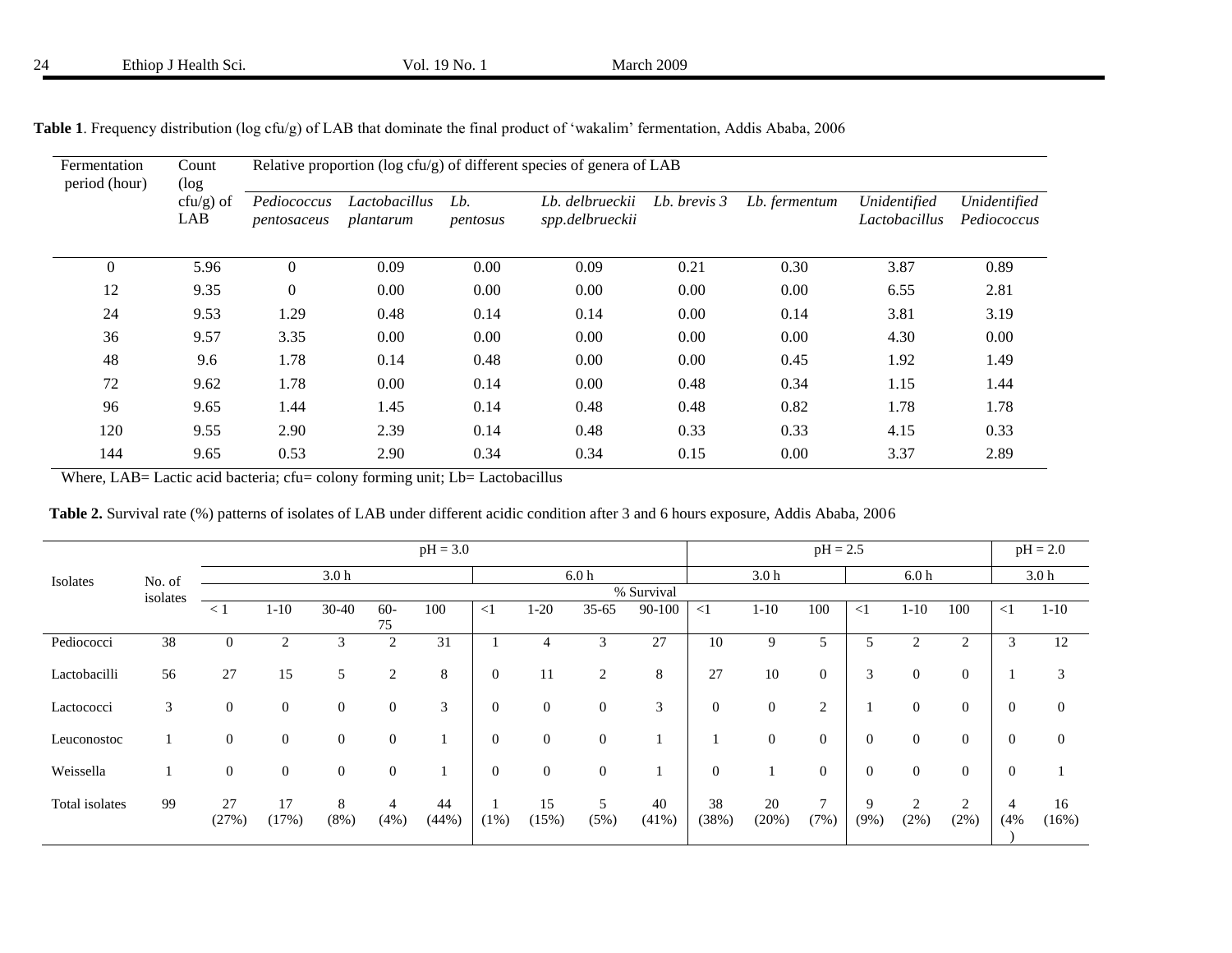## **DISCUSSION**

Evaluation of probiotic potential of LAB isolates was carried out by simulating the environment in the gastrointestinal tract (GIT): subjecting the isolates to pH 2.0 to 3.0, exposure to bile salt 0.3% (w/v) concentration, and incubation for at least 3 hours. The typical transit time of food in the stomach is approximately 20 minutes to 3 hours (9,12). Among other factors, stomach acidity varies from person to person naturally and whether an individual has fasted prior to ingestion or not (12). We thus investigated the survival ability of our test strains at various acidic pH values.

Higher number of *Pediococcus* species and some strains of lactobacilli showed promising probiotic potential. The resistance to low acidity and bile salt concentration  $( \geq 0.3\%)$  of pediococci was statistically significantly different from what was observed among the *Lactobacillus*  species. Being member of the homo-fermentative strains of LAB, pediococci have already adapted to acid environment. Except one facultatively and another obligately heterofermentative species, all pediococci were homo-fermentative, producing lactate from glucose and no gas (7).

**Table 3**. Determination of minimal inhibitory concentration (MIC\*) of isolates with respect to bile salt, Addis Ababa, 2006

| <b>Isolates</b> | No. of   |        | Number of isolates whose $MIC*$ of bile salt $(\%)$ is as follows: |          |     |              |         |          |        |         |  |
|-----------------|----------|--------|--------------------------------------------------------------------|----------|-----|--------------|---------|----------|--------|---------|--|
|                 | isolates | < 0.3  | 0.4                                                                | 0.5      | 0.6 | 0.7          | $0.8\,$ | 0.9      | 1.0    |         |  |
| Pediococci      | 29       |        |                                                                    |          | 0   | $\mathbf{z}$ | 4       | 4        |        |         |  |
| Lactobacilli    | 19       | 8      |                                                                    |          |     |              |         |          |        | 4       |  |
| Lactococci      |          |        |                                                                    | 0        |     |              |         |          |        |         |  |
| Leuconostoc     |          |        |                                                                    | $\theta$ |     | $\theta$     |         |          |        |         |  |
| Weissella       |          |        |                                                                    | $\theta$ |     | $\theta$     |         | $\theta$ |        |         |  |
| Total isolates  | 53       | 9(17%) |                                                                    | $2.4\%$  |     | 5(9%)        | 7(13%)  | $5(9\%)$ | 7(13%) | 18(34%) |  |

\* MIC is defined as the lowest concentration of bile salt that totally inhibited the growth of bacteria.

High acidity in the stomach and the high concentration of bile components in the proximal intestine are the major host factors that a probiotic strain should tolerate to express probiotic effect on the host. More than 44 % of the isolates had 100% survival for 3 hours in MRS broth with pH=3.0. However, only seven isolates had 100% survival at pH 2.5. Similar study reported complete loss of viability in strains of lactobacilli, including *Lb. casei* and *Lactobacillus* GG, at pH 2.5 (10). Other study as well reported that none of their 44 *Lactobacillus* strains tested for tolerance were capable of replication at pH 2.5 (13). On the other hand Mishera *et al* reported 3 of their 7 isolates of *Lb. casei* tolerated pH 2.0 and/or 3.0 (14). When compared to the weak tolerance to low pH seen in some LAB investigated in earlier studies, our isolates had higher survival rate at pH 3.0 and pH 2.5. Although acid tolerance in lactobacilli is highly strain specific, members of the genus *Lactobacillus* are, in general, aciduric or acidophilic, producing pH 4.0 in foods containing a fermentable carbohydrate (15). The probiotic effect of LAB may partly be based on the production of relevant concentrations of lactic acid in the microenvironment, which, in combination with detergents like bile salts, inhibits the growth of Gram-negative pathogenic bacteria (7).

Although what was observed in-vitro may not necessarily reflect the case in-vivo, high rate of survival of our isolates was an indication of their possible survival in stomach of the human host before their transit to the small intestine. In addition, their resistance to 0.3% bile salt concentration is indicative of their possible survival in the small intestine as

observed in LAB isolated from Greek dry fermented sausages (16).

Resistance to bile salt of our isolates could be attributed to their ability to produce bile hydrolase (17). Bile salt hydrolase (BSH) protects the cells that produce it from the toxicity of conjugated bile salts by deconjugating the bile acids (18). Compared with their conjugated counterparts, deconjugated bile acids have decreased solubility and diminished detergent activity and may, therefore, be less toxic to bacteria in the intestine (19).

The survival rate of our isolates in stomach and small intestine could be much better than what was observed invitro. Intake of these potentially probiotic LAB along with fermented "wakalim" could give these isolates some protection during their transit along the GIT. The presence of proteins, lactose or other oligosaccharides in commercial probiotic products is known to improve the survival of probiotic microorganisms in the small intestine (10, 19). Thus, "wakalim", rich in beef protein could give better protection to the potentially probiotic isolates on their way through the gastric environment and establishment in the small intestine. The detrimental effect of gastric fluid on probiotic bacteria can be hampered when the probiotic organisms are consumed with food (20) as , consumption of probiotics along food like sausage could raise the pH and reduce the adverse effect of gastric acidity.

As observed from the total counts of LAB in the course of 'wakalim' fermentation, the numbers of viable strains in the final product  $(10^8 \text{ to } 10^9 \text{ cftu/g})$  were within the estimated minimum dose of daily ingestion of probiotic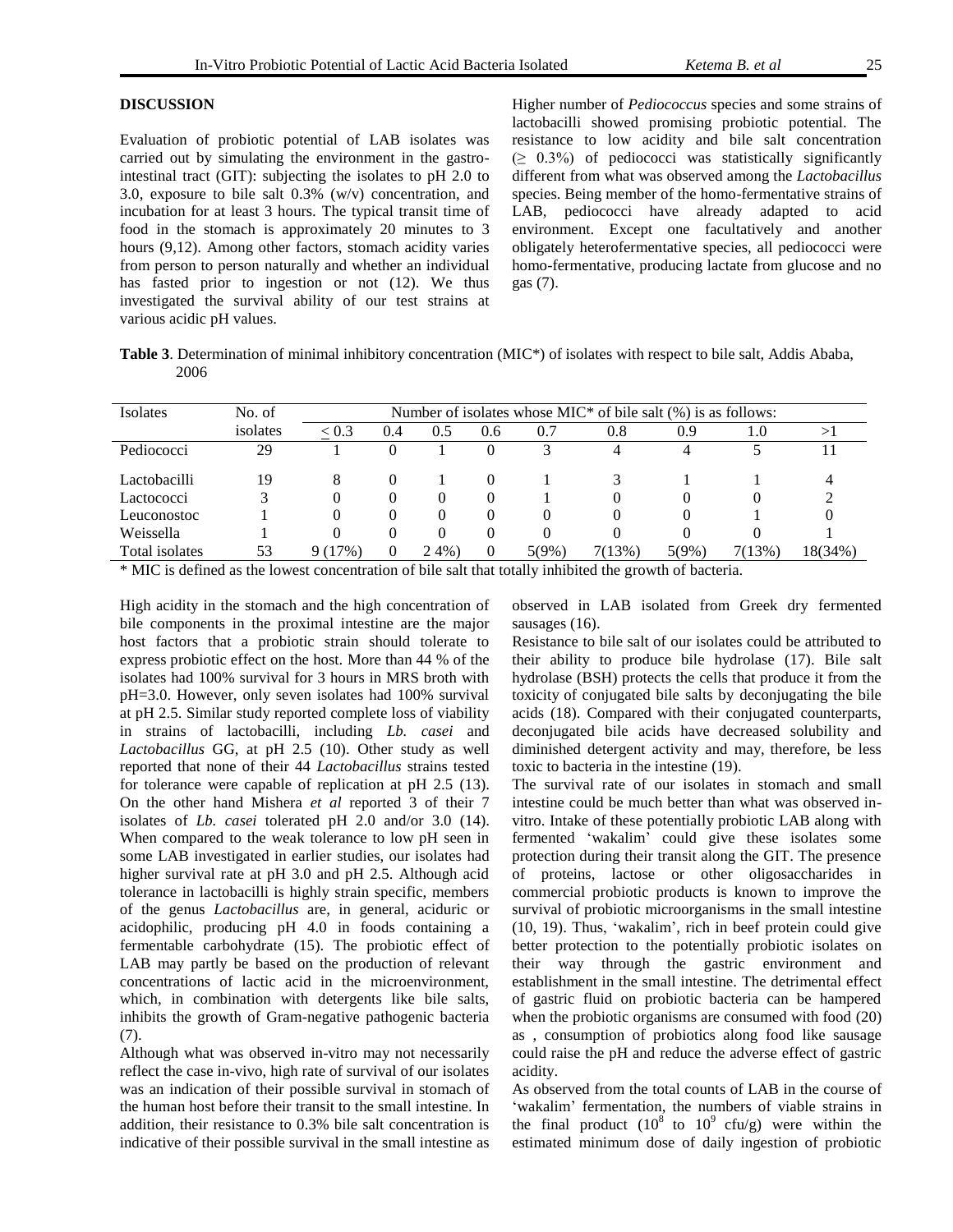26 Ethiop J Health Sci*.* Vol. 19 No. 1 March 2009

bacteria  $(10^9$  to  $10^{10}$  viable microbes in dry fermented sausage) although the minimal dose is dependent on several factors, such as individual variability, strain and food product (3).

In conclusion, LAB of "wakalim" origin have shown promising in-vitro probiotic potential that needs further invivo characterization using animal models.

|  |  |  | <b>Table 4.</b> Bile salt (0.3%) tolerance pattern of some strains of LAB isolated from 'wakalim'. Addis Ababa, 2006 |  |  |
|--|--|--|----------------------------------------------------------------------------------------------------------------------|--|--|
|--|--|--|----------------------------------------------------------------------------------------------------------------------|--|--|

| Isolates code | Isolates likely strain         | Mean Coefficient of | Isolates category (A, B, C)*   |
|---------------|--------------------------------|---------------------|--------------------------------|
|               |                                | inhibition (Cinh)   | with respect to bile tolerance |
| <b>MR408</b>  | Lactobacillus plantarum1       | 0.03                | A                              |
| MR 422        | Weissella viridescens          | 0.08                | A                              |
| MR 262        | Pediococcus pentosaceus 1      | 0.14                | A                              |
| MR 266        | Ped. pentosaceus 1             | 0.22                | B                              |
| MR 239        | Ped. pentosaceus 1             | 0.26                | B                              |
| MR 280        | Ped. pentosaceus 1             | 0.29                | B                              |
| MR 249        | Lb. pentosaceus                | 0.40                | B                              |
| MR 435        | Ped. pentosaceus 2             | 0.40                | B                              |
| MR 489        | Lb. plantarum 1                | 0.41                | $\mathsf{C}$                   |
| MR 457        | Lb. brevis1                    | 0.41                | $\mathsf{C}$                   |
| MR 440        | Ped. pentosaceus 1             | 0.42                | $\mathsf{C}$                   |
| MR 405        | Lb. plantarum1                 | 0.43                | $\mathsf{C}$                   |
| MR 279        | Ped. pentosaceus 1             | 0.45                | $\mathbf C$                    |
| MR 513        | Ped. pentosaceus 2             | 0.46                | $\mathbf C$                    |
| <b>MR 500</b> | Ped. pentosaceus 2             | 0.48                | $\mathsf{C}$                   |
| MR 1201       | Pediococcus species            | 0.50                | $\mathsf{C}$                   |
| MR 425        | Lactococcus lactis spp. lactis | 0.50                | $\mathsf{C}$                   |
| MR 423        | Lact. Lactis spp. lactis       | 0.50                | $\overline{C}$                 |
| MR 427        | Lact. Lactis spp. lactis       | 0.56                | $\mathsf{C}$                   |
| MR 511        | Ped. pentosaceus1              | 0.60                | $\mathcal{C}$                  |
| <b>MR 508</b> | Ped. pentosaceus 1             | 0.61                | $\overline{C}$                 |
| MR 247        | Ped. pentosaceus 1             | 0.62                | $\mathsf{C}$                   |
| MR 283        | Ped. pentosaceus 1             | 0.64                | $\mathsf{C}$                   |
| MR 268        | Ped. pentosaceus 1             | 0.65                | $\mathsf{C}$                   |
| MR 1446       | Lb. fermentum                  | 0.70                | $\overline{C}$                 |
| MR 272        | Ped. pentosaceus 1             | 0.70                | $\overline{C}$                 |
| MR 483        | Lb. pentosus                   | 0.70                | $\overline{C}$                 |
| MR 242        | Ped. pentosaceus 1             | 0.80                | $\mathsf{C}$                   |
| MR 727        | Lactobacillus species          | 0.82                | $\overline{C}$                 |
| MR 966        | Lactobacillus species          | 0.86                | $\overline{C}$                 |
| MR 1442       | Lb. plantarum 1                | 0.87                | $\mathsf{C}$                   |
| MR 390        | Lb. paracasei spp. paracasei   | 0.93                | $\mathsf{C}$                   |
| MR 430        | Leuconostoc lactis             | 0.96                | $\overline{C}$                 |

 $* A$  = not-sensitive (resistant) to 0.3% bile salt (Cinh  $\approx$  0), B = with retarded growth (0.2< Cinh < 0.4), and C = poor tolerance (Cinh > 0.40); Isolates of category "A" and "B" show strains with relatively better in-vitro probiotic potential.

#### **ACKNOWLEDGEMENTS**

The financial assistance of the Office of Research and Graduate Studies of Addis Ababa University is acknowledged.

### **REFERENCES**

- 1. Fuller R. Probiotics in man and animals. A review. *J Appl Bacteriol* 1989; 66:365-378.
- 2. Hawley HB, Sheperd PA, Wheather DM. Factors affecting the implantation of lactobacilli in the intestine. *J Appl Bacteriol,* 1959; 22:360-367.
- 3. Tyopponen, S Petaja E, Mattila-Sandholm T. Bioprotectives and probiotics for dry sausages: A review. *Int J Food Microbiol*, 2003; 83:233-244.
- 4. Tannock GW. Analysis of the intestinal microflora: a renaissance. *Antonie Van Leeuwenhoek,* 1999; 76:265-378.
- 5. Spahaak S, Havenaar R, Schaafsma G. The effect of consumption of milk fermented by *Lb. casei* strain shirota on the intestinal microflora and immune parameters in humans. *Eur. J Clin Nutr,* 1998; 52:899-907.
- 6. Gill HS, Guarner F. Probiotics and human health: a clinical perspective. *Postgrad Med J*, 2004; 80:16-26.
- 7. Stiles ME, Holzapfel WH. Lactic acid bacteria of foods and their current taxonomy. *Int J Food Microbiol*, 1997; 36:1-29.
- 8. Ketema Bacha. Microbiological study of wakalim, a traditional Ethiopian fermented sausage. PhD Dissertation, Department of